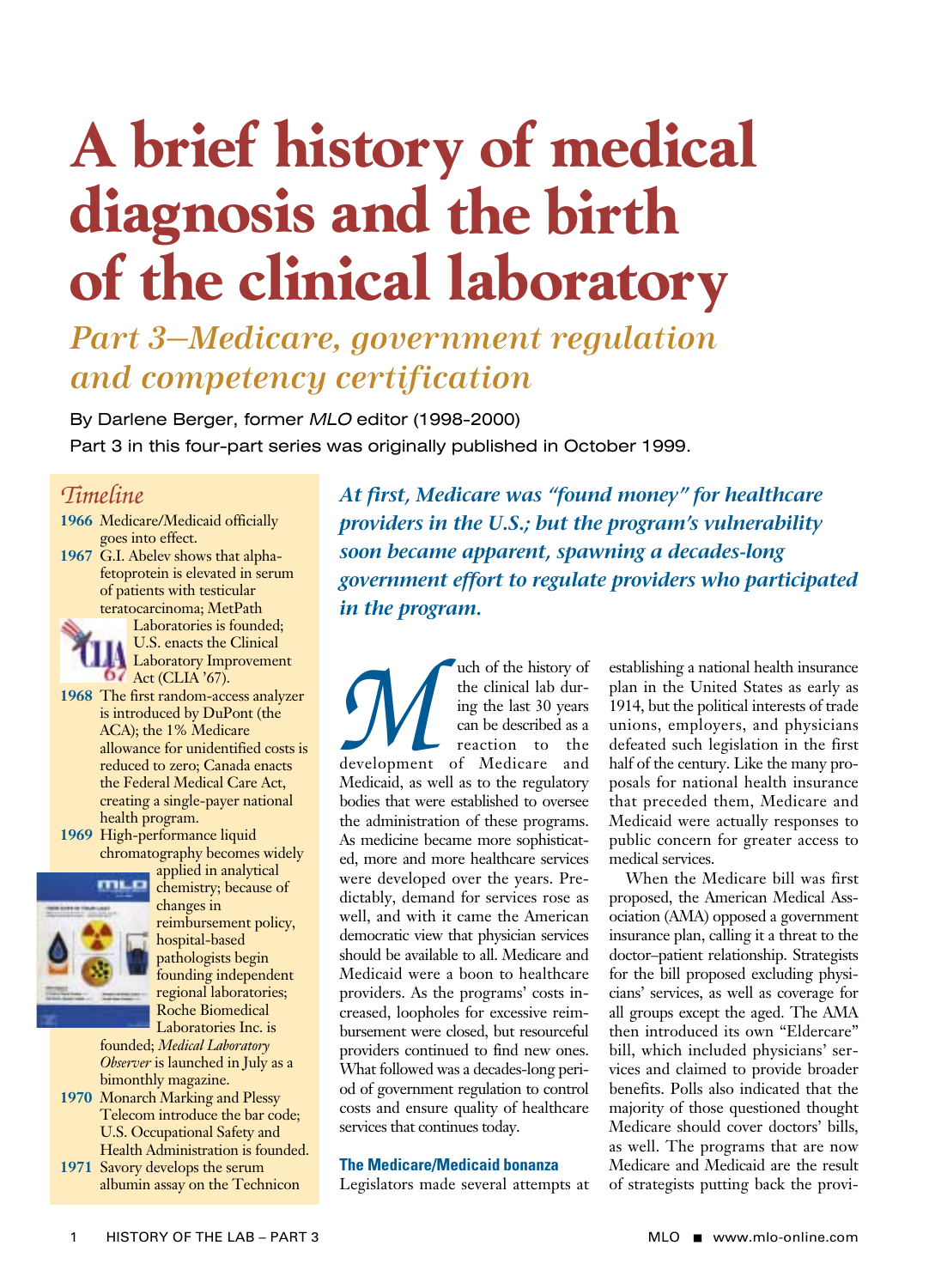sion for physicians' bills. Part A Medicare benefits cover hospital, nursing home, and other institutional healthcare expenses and are paid for by Social Security; part B consists of government-subsidized voluntary insurance to cover physicians' bills and other non-physician services, including laboratory tests; and Medicaid provides expanded assistance to the states for medical care for the poor. President Johnson signed the programs into law July 30, 1965. Some doctors protested, but they eventually figured out that Medicare was a bonanza.

Part of the reason Medicare gained the acceptance of doctors and hospitals was the establishment of a buffer zone between the providers and the federal bureaucracy. Under Part A of Medicare, the law allowed groups of hospitals, nursing homes and other facilities the option of nominating *fiscal intermediaries* instead of dealing directly with the Social Security Administration. These intermediaries provide reimbursements, consulting and auditing services. As expected, the majority of hospitals and other institutions nominated Blue Cross. Under Part B, the secretary of the Department of Health, Education and Welfare (HEW) was to choose private insurance agents called *carriers* to serve the same function in a geographical area. The majority of these carriers were Blue Shield plans. This meant that the administration of Medicare was conducted by private insurance systems originally established to suit provider interests, and the government handed over direct control of the program and its costs.

Finally, Medicare made its way into law because it paid hospitals according to their costs rather than a schedule of negotiated rates. The rules for calculating these costs were quite favorable to hospitals and included costs for depreciation on assets. This allowed the hospitals with the newest, most expensive facilities to garner the most capital through reimbursement. Some observers have said that Medicare officials understood these drawbacks but accepted them because they feared a hospital boycott. By the 1970s, huge increases in costs caused a reversal in prevailing assumptions about the need to expand medical care. The need became one of curbing medicine's apparently insatiable appetite for resources.

In its first year, Medicare cost \$4.7 billion for 19 million people and represented less than 3% of the federal budget. By 1985 Medicare costs had risen an average of 17% per year—much faster than the average yearly increase in national healthcare costs.

#### **The need for regulation**

Soon after Medicare and Medicaid went into effect, the U.S. government became aware of the programs' vulnerability to fraud and abuse. It behooved the government to see that money was not being siphoned off through overcharging for services and that the quality of services financed with tax dollars was up to snuff.

The United States had established minimum quality requirements for clinical laboratories engaged in interstate commerce to participate in Medicare; but these requirements collectively known as the Clinical Laboratory Improvement Act of 1967 (CLIA '67)—covered only those labs doing business across state lines—only a fraction of all U.S. clinical labs. The need to regulate all labs performing tests on human specimens became apparent to lawmakers; and throughout the 1970s, amendments to CLIA '67 were proposed to stiffen personnel requirements, as well as mandate inspections to certify that lab facilities met some minimum standards for accuracy and quality control.

CLIA took longer to revise, but by 1972, 100 new amendments to the Social Security Act were made, which included changes to Medicare law. These new Amendments established professional standards review organizations (PRSOs). These were groups assembled by HEW that reviewed Auto-Analyzer; alpha fetoprotein (AFP) assay is commercialized by Abbott Laboratories Inc.; American Association of Clinical Laboratory Supervisors and Administrators, precursor to the Clinical Laboratory Management Association, is founded; Nichols Institute Inc., is founded.

- **1972** American Association of Pathology Assistants is founded.
- **1973** J. Westgard introduces Westgard control rules into clinical laboratory quality control; U.S. Centers for Disease Control is founded; National Accrediting Agency for the Clinical Laboratory Sciences is formed.
- **1975** The laser cell sorter is developed; Roche Diagnostics first commercializes the carcinoembryonic antigen assay; Association of Cytogenetic Technologists is founded; a "malpractice crisis" exists in the U.S. as physicians are sued in record numbers.
- **1976** The first automated radioimmunoassay is introduced by Micromedic Corp.; at least one gene is assigned to each of the 24 human chromosomes by this date.
- **1977** The Health Care Financing Administration is founded; the U.S. enacts the Medicare-Medicaid Fraud and Abuse Amendments; discounts for lab work are not prohibited if properly disclosed.
- **1978** Final rules implementing the 1972 Medicare Amendments are enacted; FBI's operation Labscam identifies doctors, hospitals, and clinics soliciting kickbacks as a precondition to doing business with labs.
- **1979** M.C. Yank introduces prostate specific antigen (PSA) as a serum tumor marker; R. Naito develops an artificial blood substitute; F. Mikkerson, F. Evereaerts, and T. Verheggen develop capillary zone electrophoresis (CZE); the Clinical Laboratory Management Association is founded.
- **1980** D. Colcher introduces the CA-72 serum tumor marker, primarily for colorectal cancer.
- **1981** H. Koprowski introduces CA-19-9 as a serum tumor marker primarily for pancreatic cancer; R.C. Bast introduces CA-125 as a serum tumor marker primarily for ovarian cancer. **1982** Corning Inc. acquires MetPath

Inc.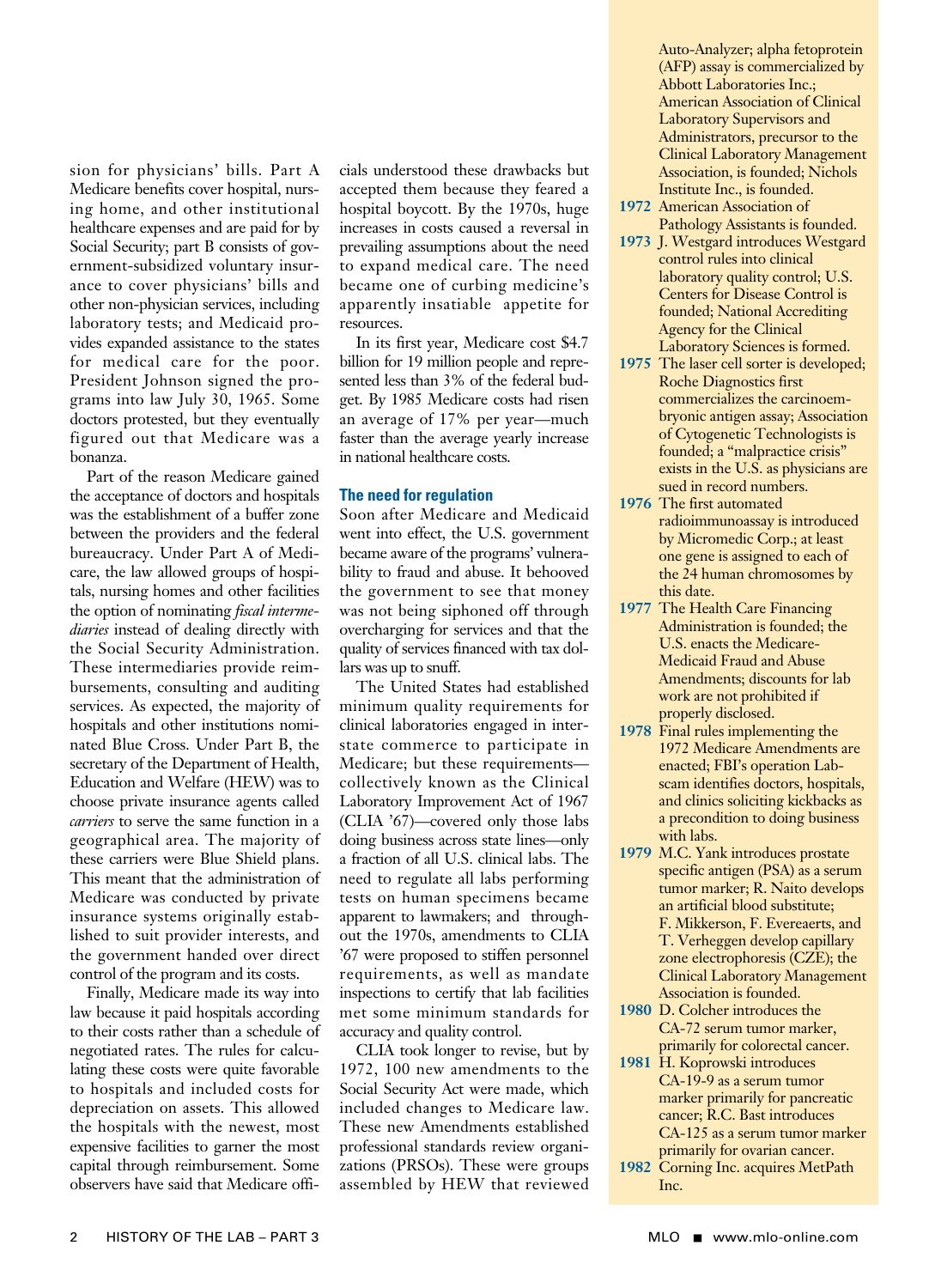- **1983** HCFA implements its Prospective Payment System using diagnosis-related groups (DRGs) as a basis for hospital reimbursement; Hybritech Inc. commercializes the PSA assay; Centocor Inc. commercializes CA-19-9 assay; Cambridge Life Sciences Inc. introduces biosensors; L. Lindholm introduces CA-50 as a serum tumor marker primarily for colorectal cancer; the American Association of Preferred Provider Organizations is founded; the U.S. enacts the Social Security Amendments of 1983.
- **1984** CA-50 assay is commercialized by Stena Diagnostics of Sweden; Genentech Inc. produces genetically engineered clotting factor VIII; DNA fingerprinting is developed; the U.S. enacts the Deficit Reduction Act of 1984.
- **1985** R. Tobias introduces CA-15-3 as a serum tumor marker primarily for breast cancer; R. K. Mullis et al. invent the technique of polymerase chain reaction, the first gene amplification technology; CA-125 is commercialized by Centocor Inc.; Beecham Pharmaceuticals, PLC, acquires SmithKline Laboratories to form SmithKline Beecham Clinical Laboratories, PLC; SmithKline Clinical Laboratories Inc. acquires American Biosciences Laboratories; the U.S. enacts the Balanced Budget and Emergency Deficit Control Act (Gramm-Rudman-Hollings bill).
- **1986** CA-72 is commercialized by Centocor Inc.; expands its accreditation activities beyond acute care hospitals and changes its name to the Joint Commission for the Accreditation of Healthcare Organizations.
- **1987** K.R. Bray introduces CA-549 as a serum tumor marker primarily for breast cancer; S. Fukuta introduces CA-195 as a serum tumor marker primarily for colorectal cancer; by this date at least 1,215 expressed genes are assigned to specific chromosomes.
- **1988** Hybritech commercializes CA-195; the U.S. enacts the Clinical laboratory Improvement Amendments of 1988.
- **1989** Beckman Instruments and Applied Biosciences Inc.

medical necessity, appropriateness and quality of services paid for with Medicare and Medicaid funds. When final rules for implementing the Amendments were enacted in 1978, they included a list of 12 lab tests to be reimbursed at the lowest price at which similar tests were available in a geographic region. The price to be paid for the 12 tests, which represented 50–60% of all reimbursable lab services, was set at the 25th percentile for a given region. In other words, at least one in four labs would have to be charging at this definition of the "lowest price" or below it. Quality control, proficiency testing, as well as personnel competency rules, were also implemented. Medical technologists were required to have a bachelor's degree or the equivalent, and if not, they would have to take a proficiency examination administered by HEW to qualify as "certified" to work in a lab that received Medicare reimbursement. The HEW exam was the closest the United States has come to uniform, national testing personnel standards. Even CLIA '88, which actually lowered education requirements for personnel performing high complexity tests, leaves considerable room for interpretation of standards for testing personnel.

The requirements for taking the HEW exam were a high-school diploma and four years of laboratory experience. At that time, HEW accepted no private certification in lieu of passing the HEW exam. The test included four sections on hematology, blood banking, clinical chemistry and microbiology, and the scores were not encouraging. The examination was given seven times between 1975 and 1987 to more than 65,000 individuals. This group represented 35–40% of all MTs (with and without the bachelor's degree). Of that group, approximately 31,000—less than half—passed the test.

#### **The beef over personnel competency**

Personnel competency standards for lab professionals have been and continue to be controversial. Issues of control by pathologists, or by independent clinical laboratory scientists, as well as issues of race and socioeconomic status, have figured prominently in disputes over standards for laboratory personnel.

Groups that advocated for advancing the professional status of clinical laboratory scientists were in favor of a nationally administered test because it would validate their view that clinical laboratory science should be a profession independent of physician control; others were threatened by the possibility of being legislated out of a job. Labs that received Medicare funds were required to certified competency of all testing personnel to be eligible to participate in the program, so, technologists had an incentive to meet HEW's requirements to make themselves attractive to current and potential employers.

One court case highlights a longstanding contention by some certifying organizations that education cannot be the only criterion for assessing competency and granting certification. In 1975, a U.S. District Court heard arguments that requirements that only college graduates could take civil service examinations for medical technologist certification were unfair. Margaret Townsend, a Nassau County, NY, blood bank medical technologist, decided to sue the county's Civil Service Commission after being denied a chance to take the exam in 1973. Townsend, who had trained several younger MTs with bachelor's degrees, successfully proved that the Commission's requirements for medical technologists had a racially disproportionate impact and that college graduation did not have a meaningful relationship to the job in question. Moreover, acceptable college programs to train individuals for laboratory work did not yet exist. The case ultimately proved that the law would have to be changed to accommodate laboratorians like Townsend, who lacked the college degree but had needed experience.